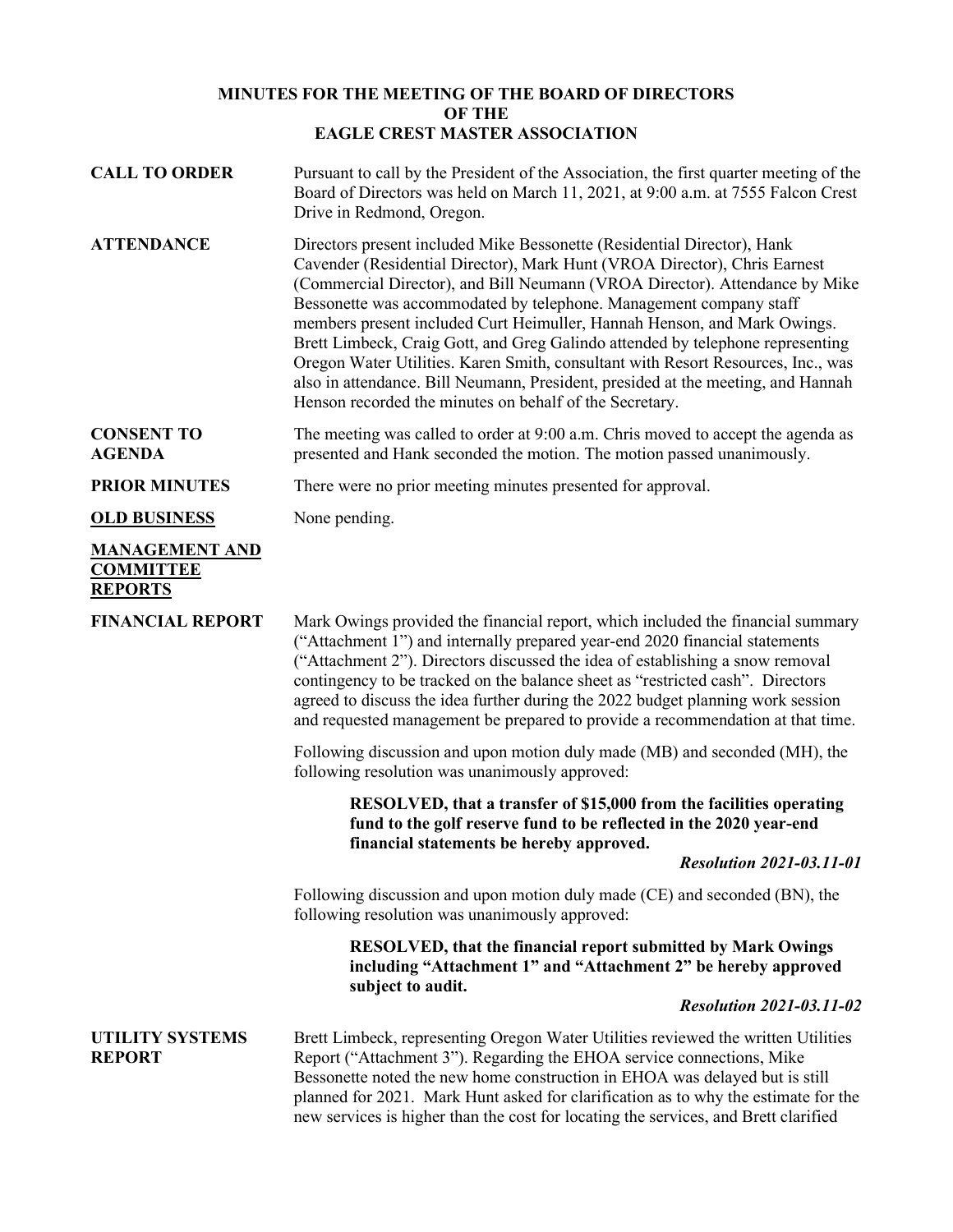|                                                                 | that the estimate includes establishing both water and sewer connections, not just<br>locating.                                                                                                                                                                                                                                                                                                                                                                                                                                                                                                                   |
|-----------------------------------------------------------------|-------------------------------------------------------------------------------------------------------------------------------------------------------------------------------------------------------------------------------------------------------------------------------------------------------------------------------------------------------------------------------------------------------------------------------------------------------------------------------------------------------------------------------------------------------------------------------------------------------------------|
|                                                                 | Brett confirmed that water is shut-off at the one Fairway Vista unit that has not yet<br>installed the required backflow device.                                                                                                                                                                                                                                                                                                                                                                                                                                                                                  |
|                                                                 | Following discussion of nitrate levels, OWU was asked to research if there is an<br>agency that tests river water nitrate levels, and if so, to have that agency test prior<br>to OWU testing the river water and incurring costs for the Association.                                                                                                                                                                                                                                                                                                                                                            |
| <b>OPERATIONS</b><br><b>REPORT</b>                              | Hannah Henson presented the written Operations Report ("Attachment 4"). The<br>Board requested management share RECOA's evacuation plan with ECMA<br>directors. The Board did not authorize making a call for ECMA member<br>involvement in RECOA's proposed Emergency Evacuation Plan Committee until<br>there are more details available.                                                                                                                                                                                                                                                                       |
|                                                                 | The Board requested management prepare a cost benefit analysis including water<br>conservation information before moving forward with a conversion to in-ground<br>irrigation for the pastures.                                                                                                                                                                                                                                                                                                                                                                                                                   |
|                                                                 | Following discussion and upon motion duly made (MH) and seconded (HC), the<br>following resolution was unanimously approved:                                                                                                                                                                                                                                                                                                                                                                                                                                                                                      |
|                                                                 | RESOLVED, that management is authorized to purchase the radar<br>speed sign for installation along Falcon Crest Drive as proposed by<br>management at a cost of \$3,000.                                                                                                                                                                                                                                                                                                                                                                                                                                          |
|                                                                 | <b>Resolution 2021-03.11-03</b>                                                                                                                                                                                                                                                                                                                                                                                                                                                                                                                                                                                   |
|                                                                 | Curt Heimuller reviewed the Resort Sports Center Operations Report<br>("Attachment 5") providing additional information on the proposed chemical<br>automation system for the pool, wader pool, and hot tub. Curt noted the proposed<br>system would provide more frequent data and chemical adjustments, providing<br>better water quality. Curt confirmed the automated system meets Deschutes<br>County requirements for water quality monitoring. The Board requested<br>management prepare a proposal showing cost comparisons of the current and<br>proposed systems for consideration at a future meeting. |
|                                                                 | Curt indicated research is underway on the gutter repair and tennis court stairwell<br>drains as noted in the report, with additional information and costs to be provided<br>when available.                                                                                                                                                                                                                                                                                                                                                                                                                     |
| <b>RESERVE EXPENSE</b><br><b>REPORT-2020</b><br><b>CLOSEOUT</b> | Karen Smith, reporting for Resort Resources, Inc., presented the Evaluation of<br>Reserve Account Expenditures vs. Budget per 2020 Reserve Study Close out<br>report ("Attachment 6") noting there are no variances requiring Board approval.                                                                                                                                                                                                                                                                                                                                                                     |
| <b>GOLF OVERSIGHT</b><br><b>COMMITTE</b>                        | Mike Bessonette provided a verbal report on the committee's most recent meeting,<br>noting that the tenant is planning to have trees removed that are negatively<br>affecting irrigation and will improve water conservation. Mike noted the tenant<br>had concerns earlier in the year with having adequate water for irrigation needs<br>this summer, but the snowpack has drastically improved since that time, so it is<br>now expected to be a non-issue. At the Q2 meeting, the committee will have<br>recommendations on capital improvement projects.                                                     |
|                                                                 | Mike Bessonette left the meeting at 11:00 a.m.                                                                                                                                                                                                                                                                                                                                                                                                                                                                                                                                                                    |
| <b>ENVIRONMENTAL</b><br><b>CONTROL</b>                          | Hannah Henson, on behalf of committee chair, Jim Madison, reported three (3)<br>applications were approved by the Environmental Control Committee since the                                                                                                                                                                                                                                                                                                                                                                                                                                                       |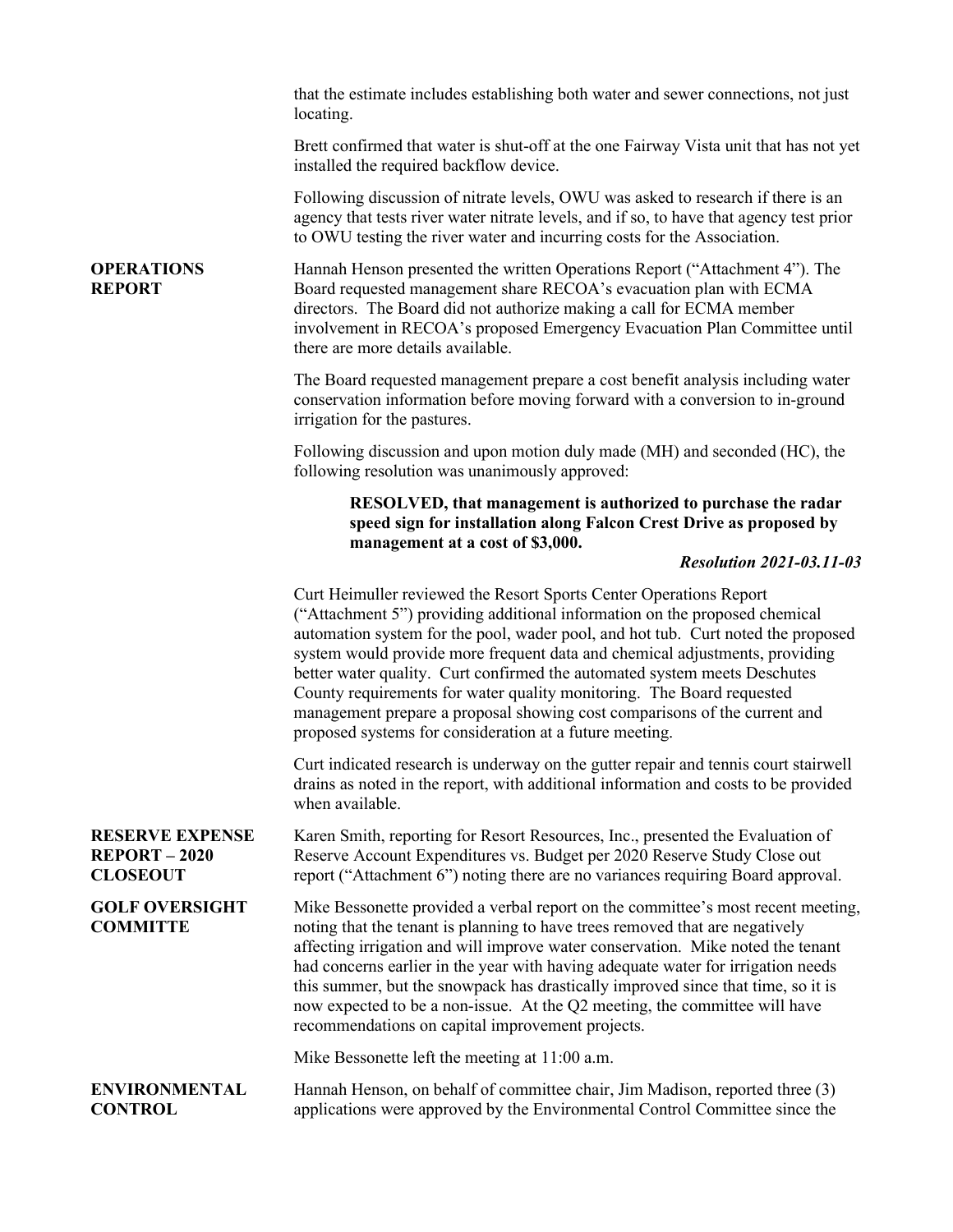| <b>COMMITTEE</b>                                          | last meeting:                                                                                                                                                                                                                                                                                                                                                                                                                                                                                                                                                                                                                                                                                                 |
|-----------------------------------------------------------|---------------------------------------------------------------------------------------------------------------------------------------------------------------------------------------------------------------------------------------------------------------------------------------------------------------------------------------------------------------------------------------------------------------------------------------------------------------------------------------------------------------------------------------------------------------------------------------------------------------------------------------------------------------------------------------------------------------|
|                                                           | 1. A food truck parking area with picnic tables at the River Run Event<br>Center at the front/left of the building.<br>2. Replacement of the shake roof at the River Run Event Center with<br>composite roofing.<br>3. New trash can style on the river trail.                                                                                                                                                                                                                                                                                                                                                                                                                                                |
| <b>COVENANT</b>                                           | Hank Cavender, committee chair, reported no new activity from the committee.                                                                                                                                                                                                                                                                                                                                                                                                                                                                                                                                                                                                                                  |
| <b>COMPLIANCE</b><br><b>COMMITTEE</b>                     | Hank shared concerns about publishing pet leash rules when CC&Rs restrict pets<br>to an owner's lot in the sub-associations. He renewed his suggestion to update the<br>governing documents. Karen provided information about the required process to<br>make changes to the Association's CC&Rs and stressed the importance of making<br>the reason for the change very clear and to allow enough time to secure the<br>required votes. Karen will request an opinion from Association Attorney Michelle<br>Darosa on whether the Board can adopt and enforce polices that are interpreted as<br>allowing pets off the lots when leashed since the CC&R restriction has not been<br>enforced for many years. |
| <b>CONTRACTS</b><br><b>MANAGEMENT</b><br><b>COMMITTEE</b> | Hannah noted at the prior quarterly meeting, directors were asked to consider if<br>they felt the Contracts Management Committee was still necessary, noting even if<br>the committee is dissolved, an RFP could still be requested when necessary. The<br>charter of the Contracts Management Committee ("Attachment 7") was provided<br>to directors.                                                                                                                                                                                                                                                                                                                                                       |
|                                                           | Following discussion and upon motion made (HC) and seconded (MH), the<br>following resolution was unanimously approved:                                                                                                                                                                                                                                                                                                                                                                                                                                                                                                                                                                                       |
|                                                           | <b>RESOLVED, that the Contracts Management Committee be hereby</b><br>dissolved.                                                                                                                                                                                                                                                                                                                                                                                                                                                                                                                                                                                                                              |
|                                                           | <b>Resolution 2021-03.11-04</b>                                                                                                                                                                                                                                                                                                                                                                                                                                                                                                                                                                                                                                                                               |

| <b>SCHEDULED 1st</b>    |
|-------------------------|
| <b>QUARTER BUSINESS</b> |

**2021 RESERVE EXPENSES** Karen reviewed the Evaluation of Reserve Account Expenditures vs. Budget per 2021 Reserve Study provided by Resort Resources, Inc. ("Attachment 8") noting the identification of proposed planned expenses as indicated by bold font.

Following discussion and upon motion duly made (MH) and seconded (CE), the following resolution was unanimously approved:

**RESOLVED, that the 2021 reserve fund expenses identified as "planned" in the Evaluation of Reserve Account Expenditures vs. Budget per 2021 Reserve Study ("Attachment 8") be hereby approved.**

*Resolution 2021-03.11-05*

## **UNFINISHED BUSINESS**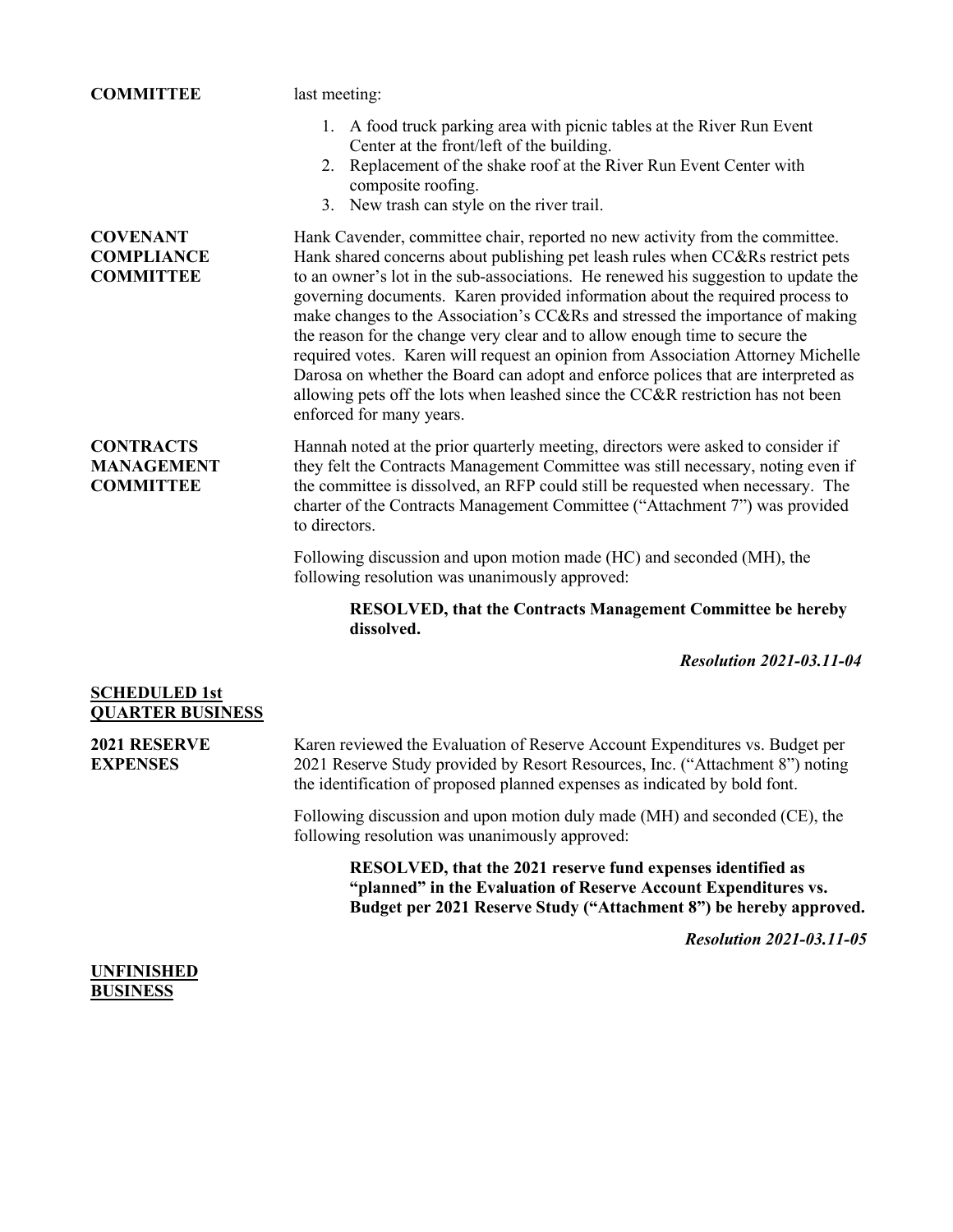| <b>ECMA UTILITIES</b><br><b>SYSTEM PLANNING</b><br><b>COMMITTEE</b>                       | Karen reminded directors she and Curt Heimuller had been directed to review the<br>purpose of the Utilities System Planning Committee and provide recommended<br>updates to the charter and membership requirements. Karen presented an updated<br>Utility Systems Planning Committee Charter ("Attachment 9") for director<br>review. Karen noted a budget would need to be approved to fund related work<br>with Parametrix, DEQ, and/or legal resources. Management is to work on<br>committee membership recommendations, and Karen confirmed committee<br>membership could be accomplished by consent agenda if desired prior to a future<br>board meeting. |
|-------------------------------------------------------------------------------------------|------------------------------------------------------------------------------------------------------------------------------------------------------------------------------------------------------------------------------------------------------------------------------------------------------------------------------------------------------------------------------------------------------------------------------------------------------------------------------------------------------------------------------------------------------------------------------------------------------------------------------------------------------------------|
|                                                                                           | Following discussion and upon motion duly made (MH) and seconded (BN), the<br>following resolution was unanimously approved:                                                                                                                                                                                                                                                                                                                                                                                                                                                                                                                                     |
|                                                                                           | <b>RESOLVED, that the updated charter for the Utility Systems</b><br>Planning committee ("Attachment 9") be hereby approved.                                                                                                                                                                                                                                                                                                                                                                                                                                                                                                                                     |
|                                                                                           | <b>Resolution 2021-03.11-06</b>                                                                                                                                                                                                                                                                                                                                                                                                                                                                                                                                                                                                                                  |
| <b>2021 GOLF RESERVE</b>                                                                  | Karen Smith presented the 2021 ECMA Golf Reserve Study ("Attachment 10").                                                                                                                                                                                                                                                                                                                                                                                                                                                                                                                                                                                        |
| <b>STUDY</b>                                                                              | Following discussion and upon motion duly made (CE) and seconded (MH), the<br>following resolution was unanimously approved:                                                                                                                                                                                                                                                                                                                                                                                                                                                                                                                                     |
|                                                                                           | <b>RESOLVED, to accept the Association's 2021 Golf Reserve Study</b><br>("Attachment 10") specifically for purposes of confirming the 2021<br>contribution.                                                                                                                                                                                                                                                                                                                                                                                                                                                                                                      |
|                                                                                           | <b>Resolution 2021-03.11-07</b>                                                                                                                                                                                                                                                                                                                                                                                                                                                                                                                                                                                                                                  |
| <b>NEW BUSINESS</b>                                                                       |                                                                                                                                                                                                                                                                                                                                                                                                                                                                                                                                                                                                                                                                  |
| <b>RESORT SPORTS</b><br><b>CENTER POOLSIDE</b><br><b>GRILL SUBLEASE</b><br><b>RENEWAL</b> | Hannah Henson presented the updated Sports Center Poolside Grill Sublease<br>("Attachment 11"), noting that the same food service vendor is returning for the<br>2020 season. Directors requested the verbiage in section 2 "extended term" be<br>edited from "a one $(1)$ year period" to "one $(1)$ operating season".                                                                                                                                                                                                                                                                                                                                         |
|                                                                                           | Following discussion, and upon motion duly made (ME) and seconded (CE), the<br>following resolution was unanimously approved:                                                                                                                                                                                                                                                                                                                                                                                                                                                                                                                                    |
|                                                                                           | RESOLVED, that the poolside grill sublease renewal be approved as<br>amended, and that the Board President be authorized to sign on<br>behalf of the ECMA Board.                                                                                                                                                                                                                                                                                                                                                                                                                                                                                                 |
|                                                                                           | <b>Resolution 2021-03.11-08</b>                                                                                                                                                                                                                                                                                                                                                                                                                                                                                                                                                                                                                                  |
| <b>RESERVE FUND</b><br><b>INVESTMENTS</b>                                                 | Following discussion, and upon motion duly made (BN) and seconded (HC), the<br>following resolution was unanimously approved:                                                                                                                                                                                                                                                                                                                                                                                                                                                                                                                                    |
|                                                                                           | <b>RESOLVED, that the Board authorizes Mark Owings, Chris</b><br>Earnest, and Curt Heimuller to conduct analysis and placement of<br>Eagle Crest Master Association reserve funds, effective for calendar<br>year 2021.                                                                                                                                                                                                                                                                                                                                                                                                                                          |
|                                                                                           | <b>Resolution 2021-03.11-09</b>                                                                                                                                                                                                                                                                                                                                                                                                                                                                                                                                                                                                                                  |
| <b>OTHER NEW</b><br><b>BUSINESS</b>                                                       | The Board confirmed the second quarter board meeting on June $10th$ at 9:00 a.m.<br>at 7555 Falcon Crest Drive in Redmond, Oregon.                                                                                                                                                                                                                                                                                                                                                                                                                                                                                                                               |